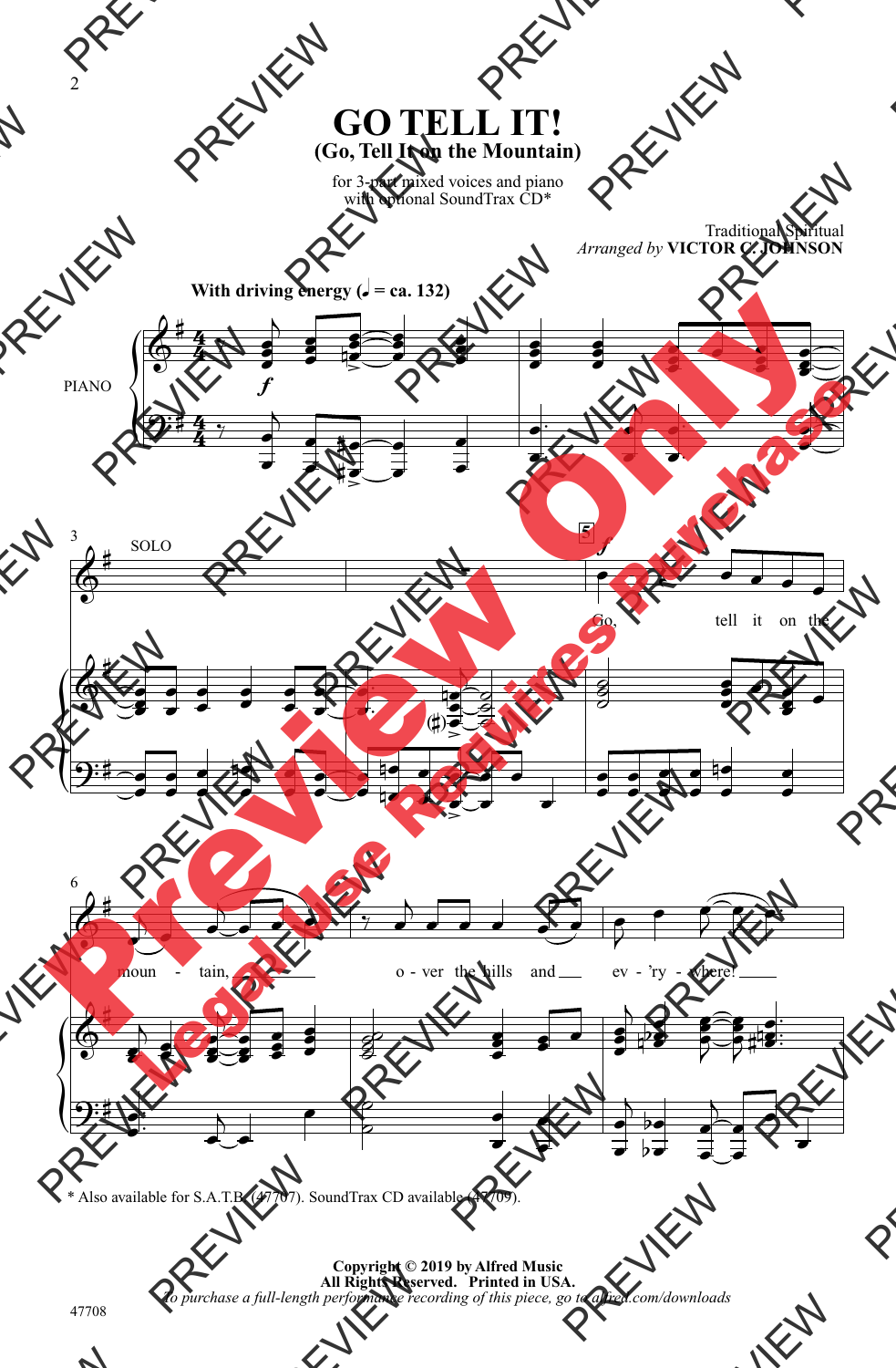![](_page_1_Figure_0.jpeg)

<sup>47708</sup>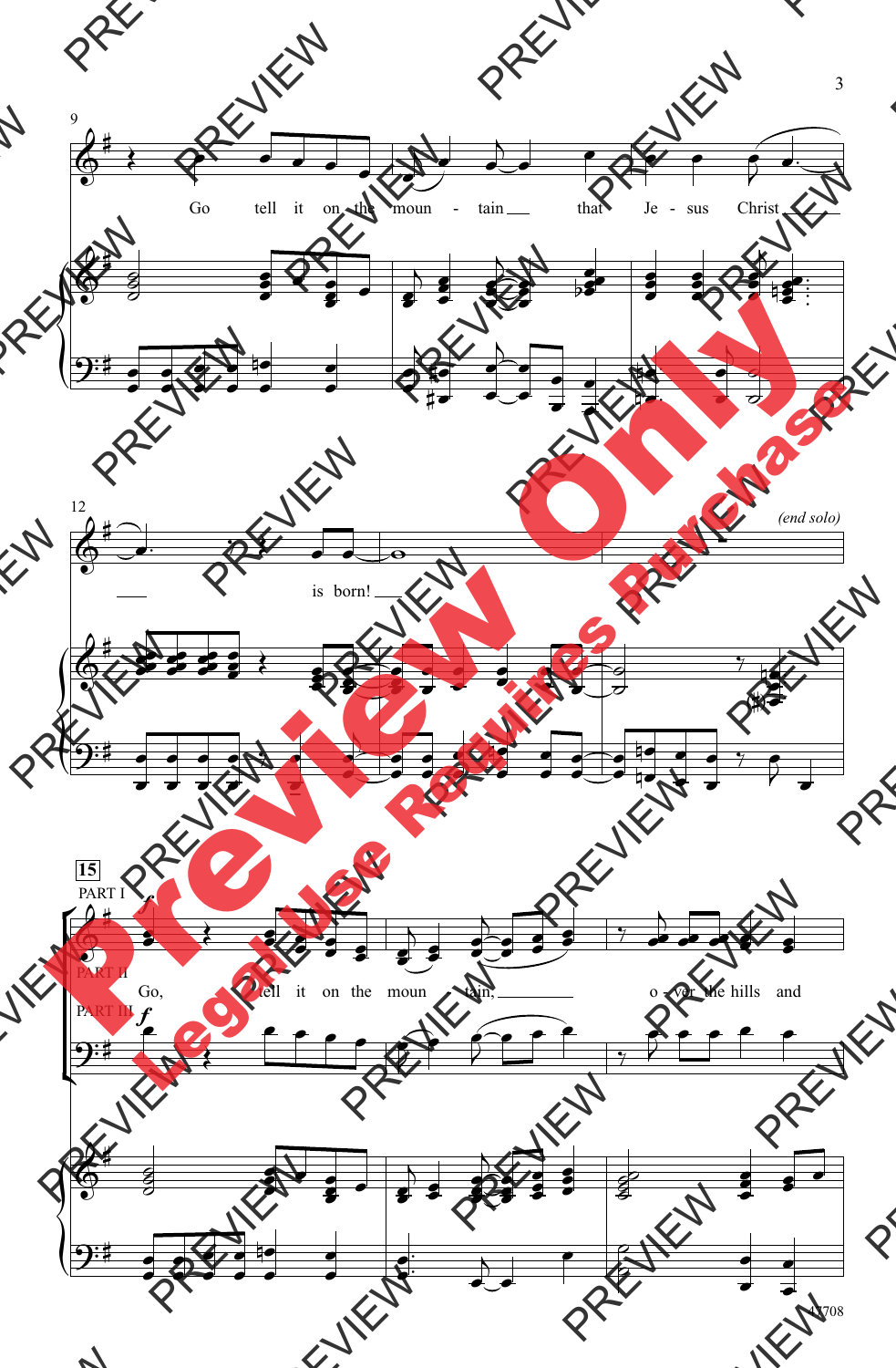![](_page_2_Figure_0.jpeg)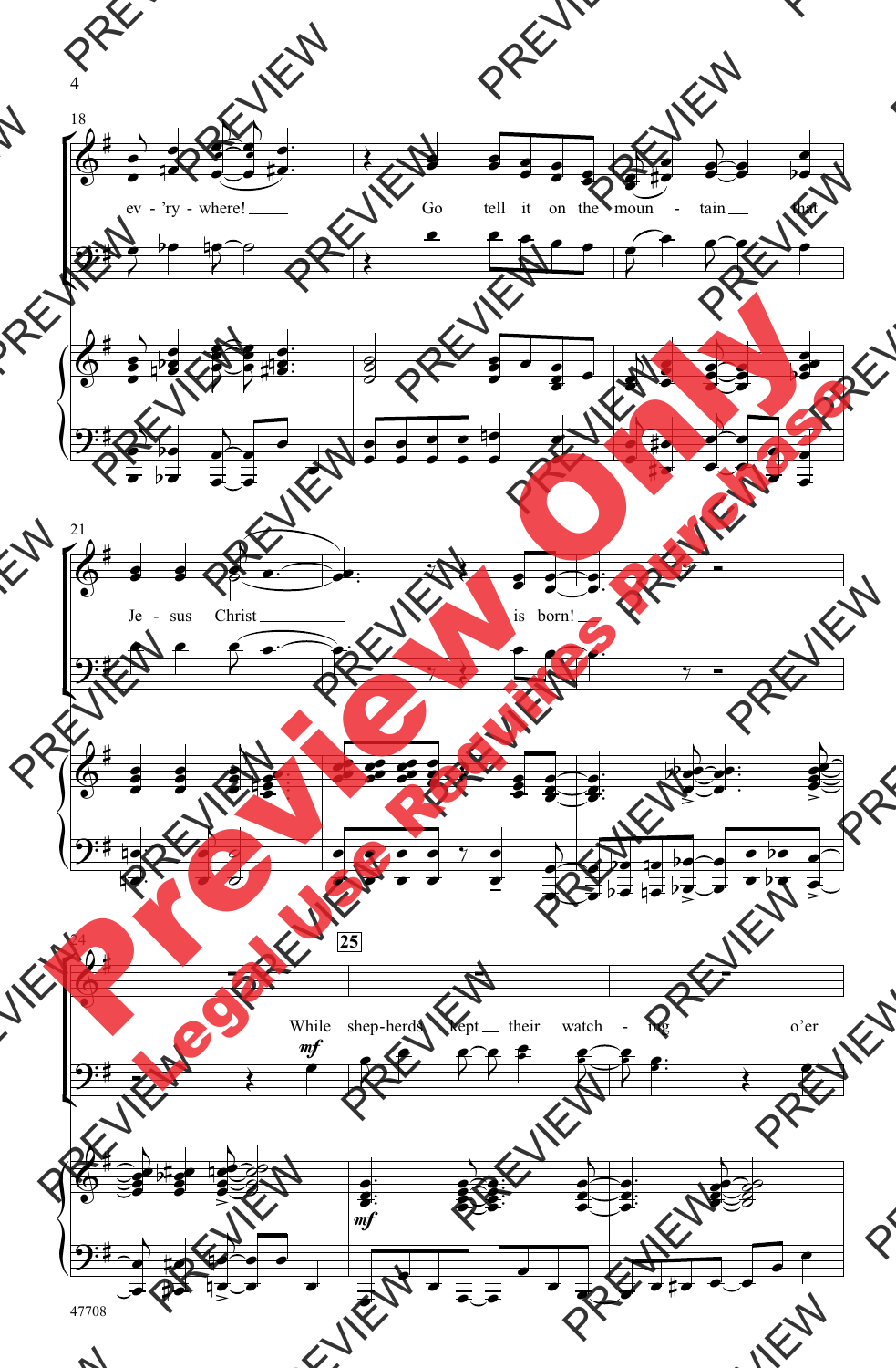![](_page_3_Figure_0.jpeg)

5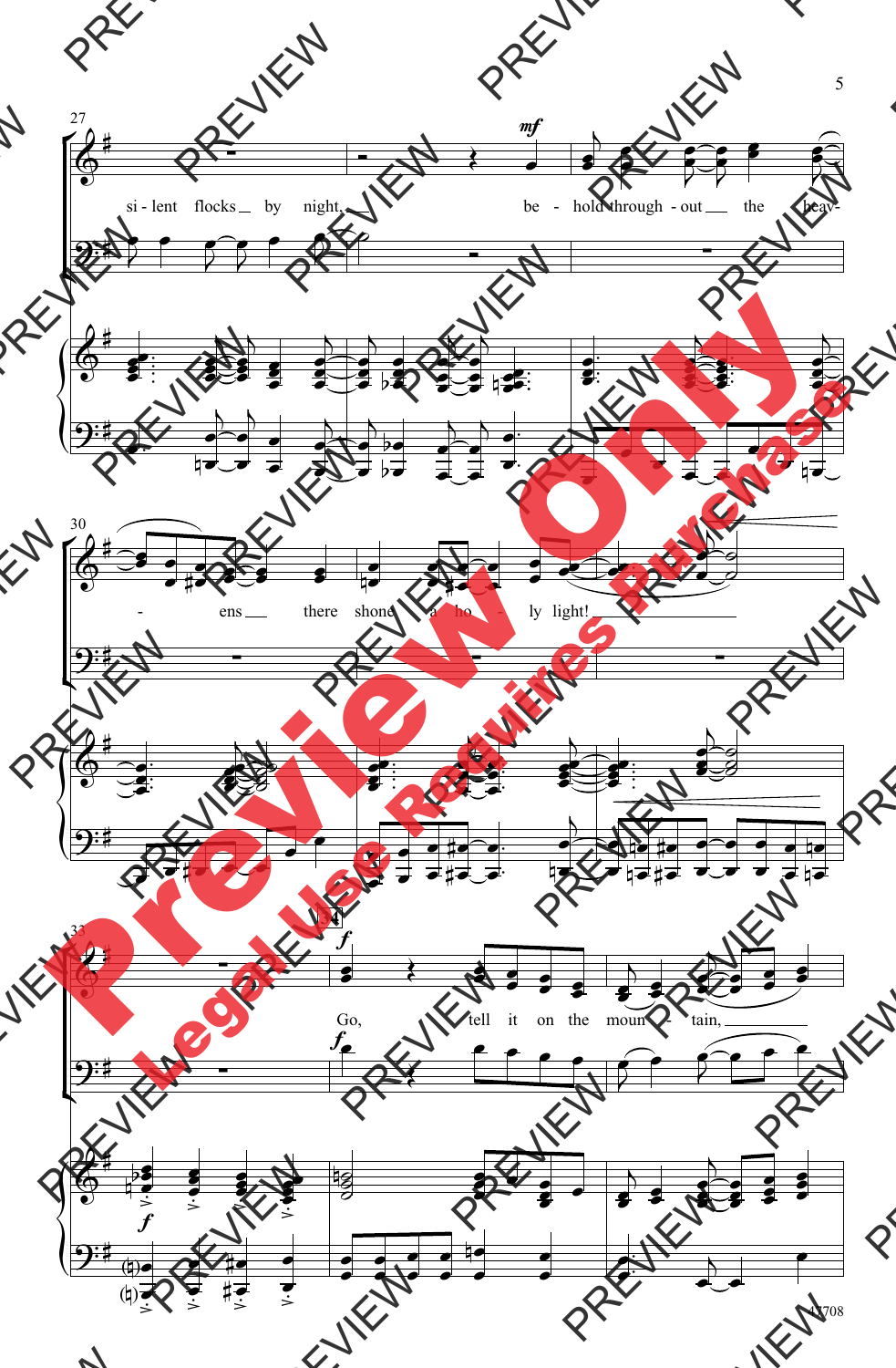![](_page_4_Figure_0.jpeg)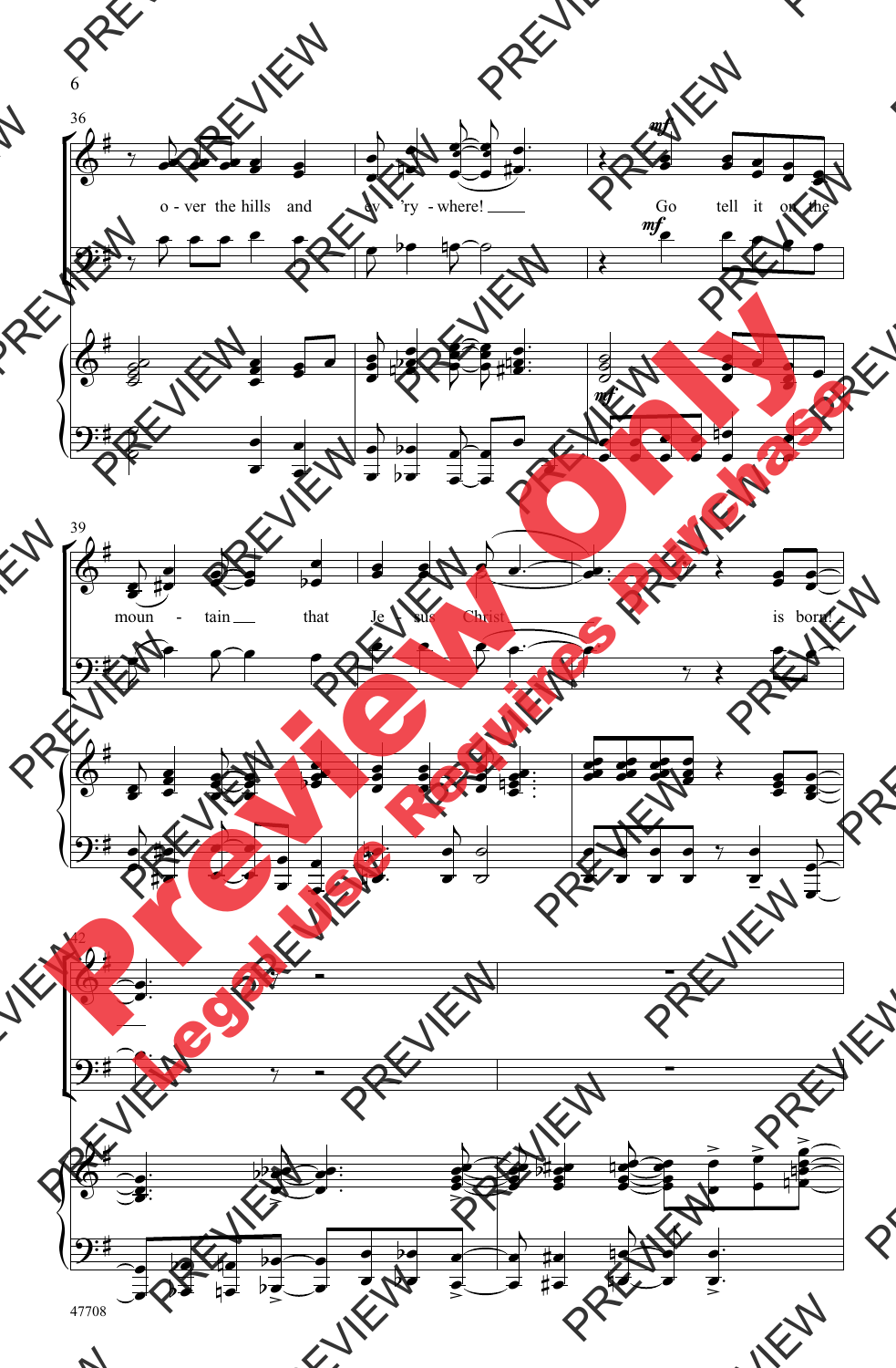![](_page_5_Figure_0.jpeg)

7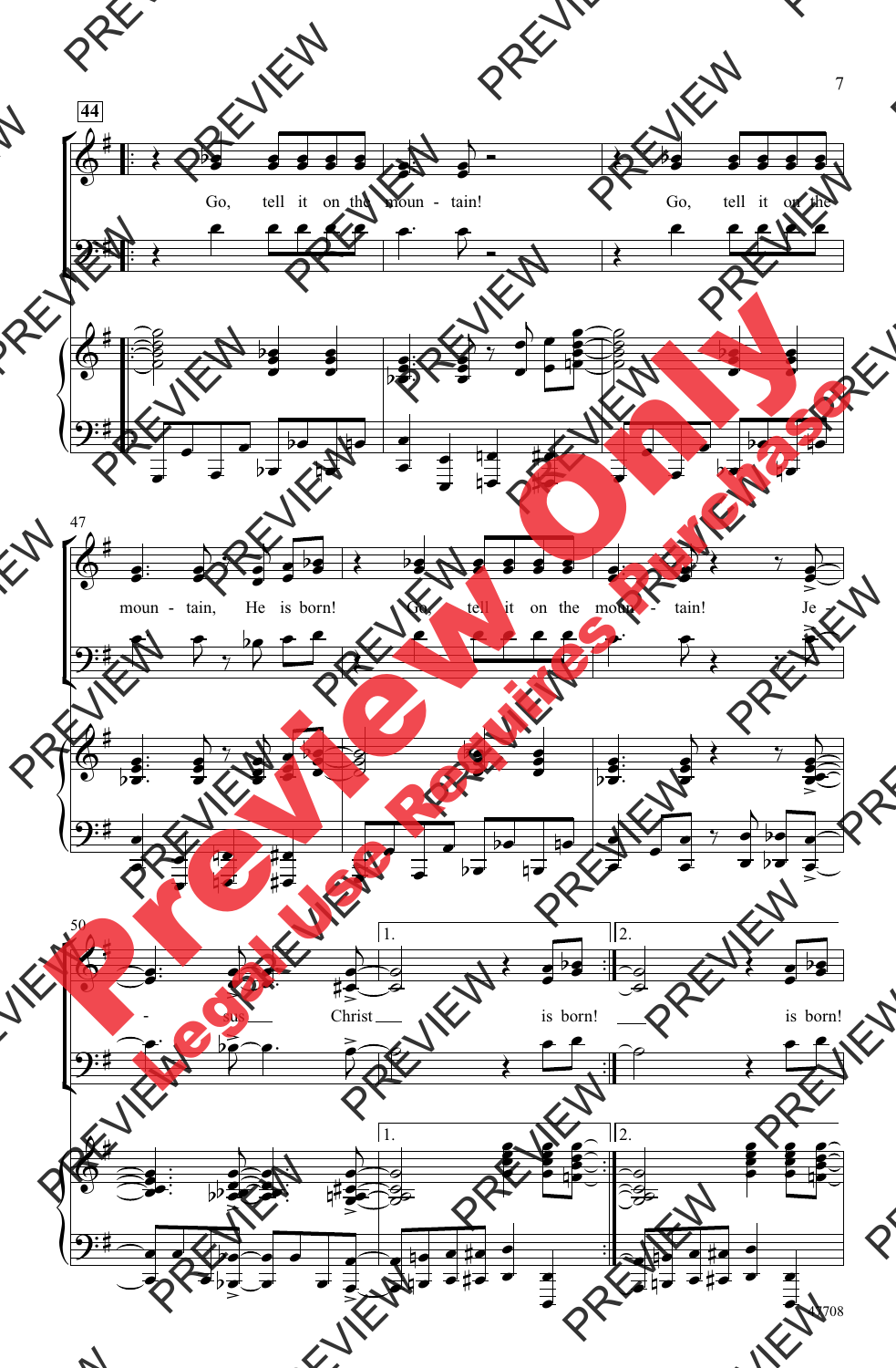![](_page_6_Figure_0.jpeg)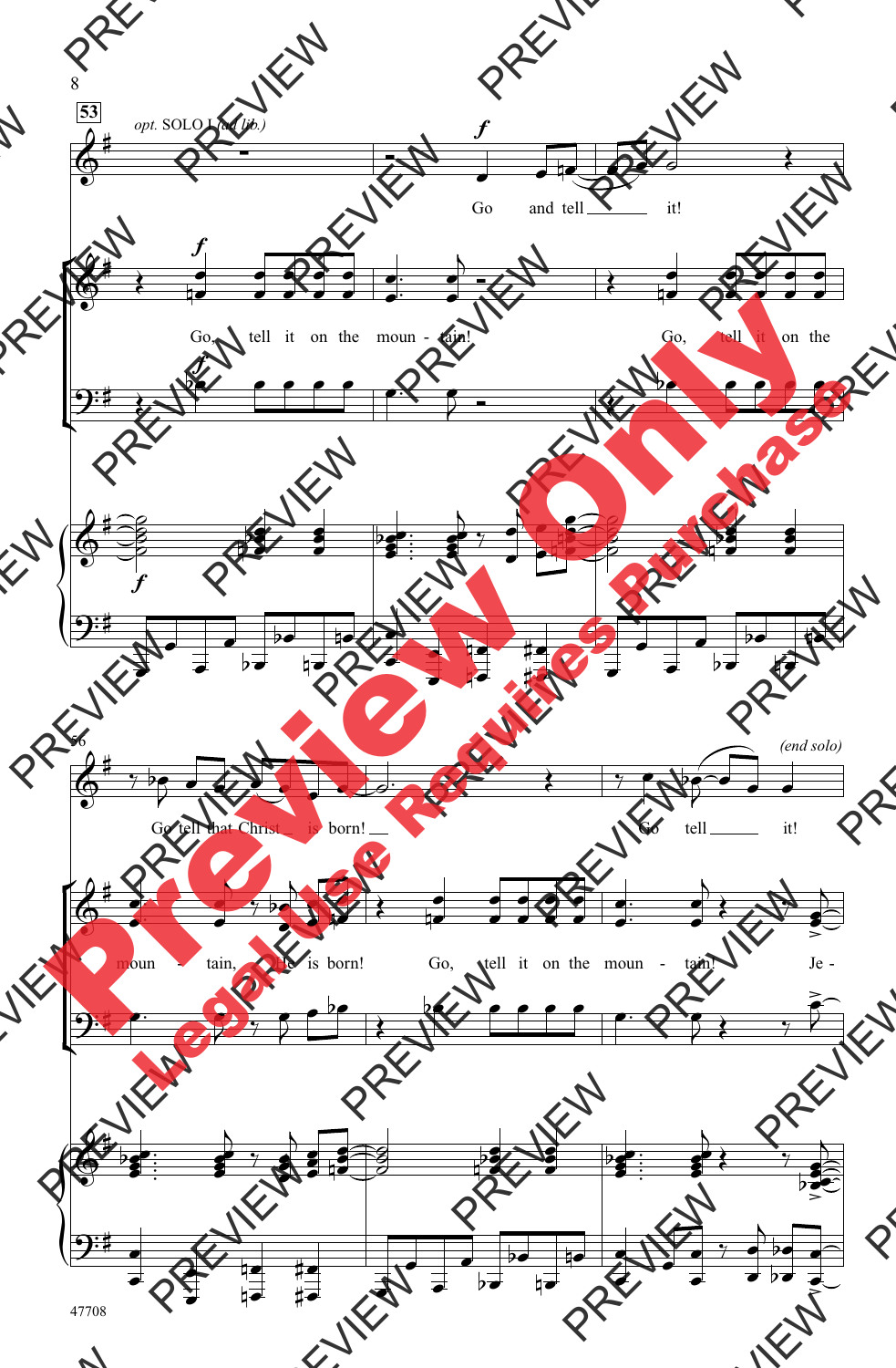![](_page_7_Figure_0.jpeg)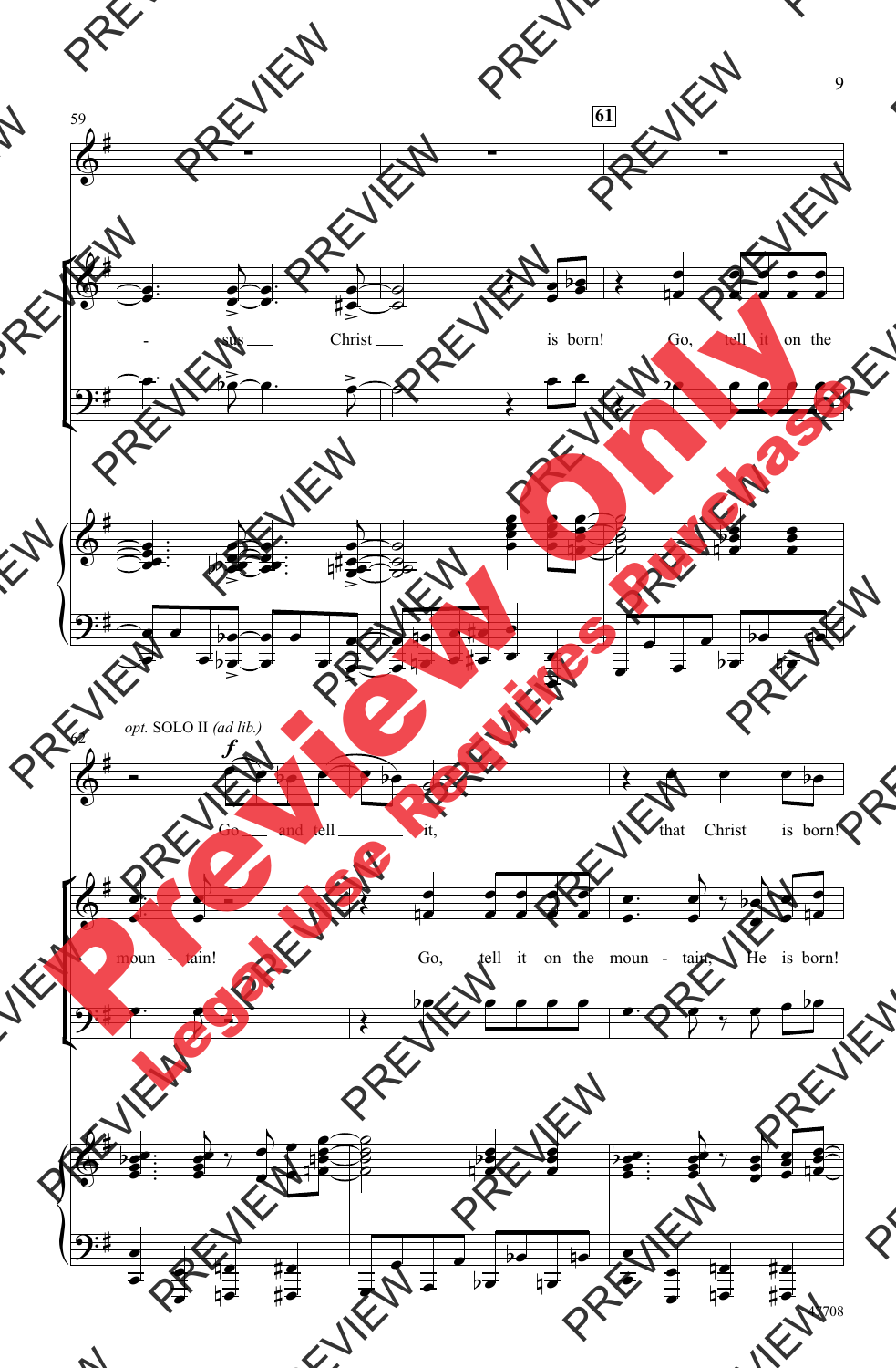![](_page_8_Figure_0.jpeg)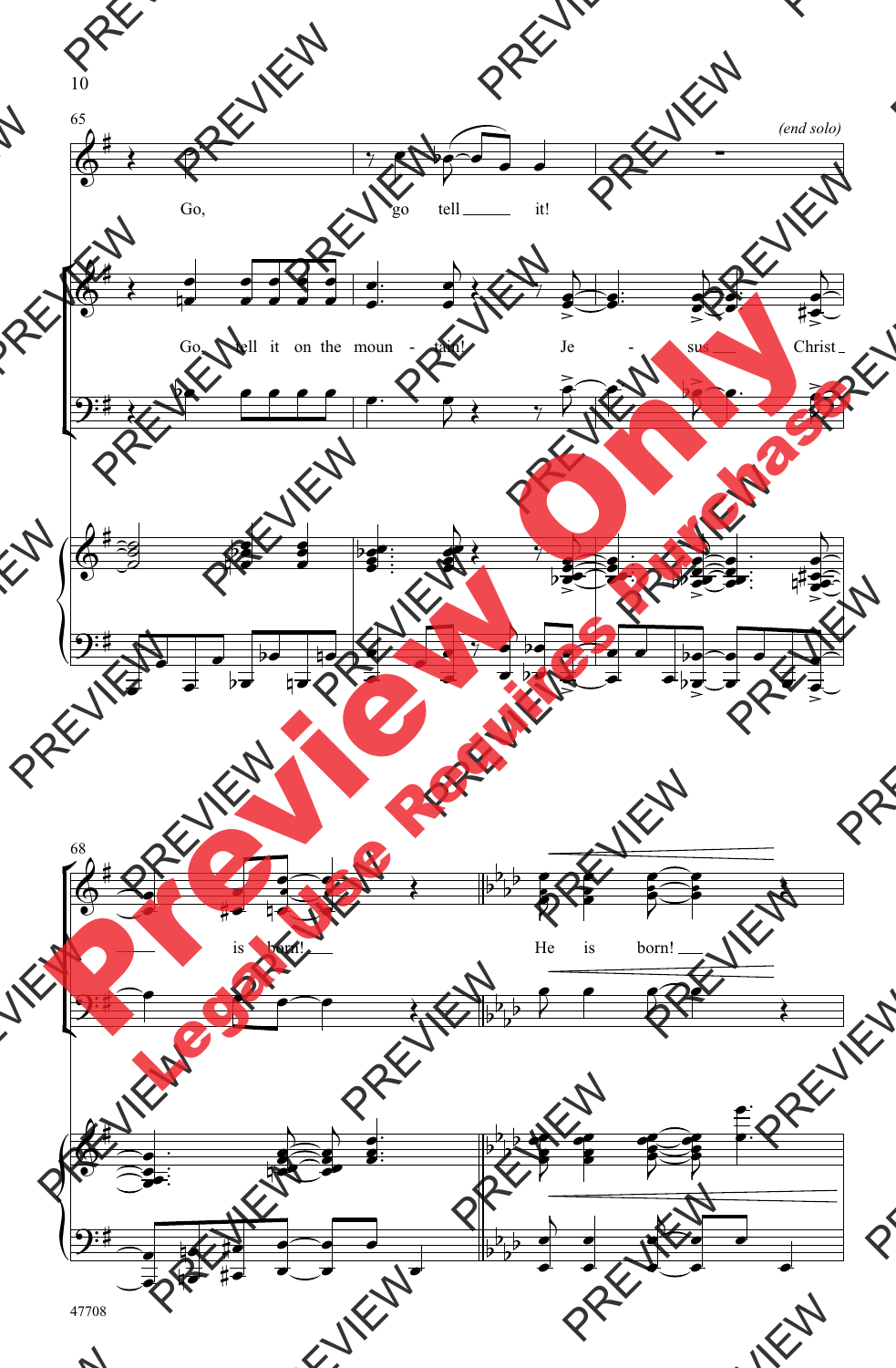![](_page_9_Figure_0.jpeg)